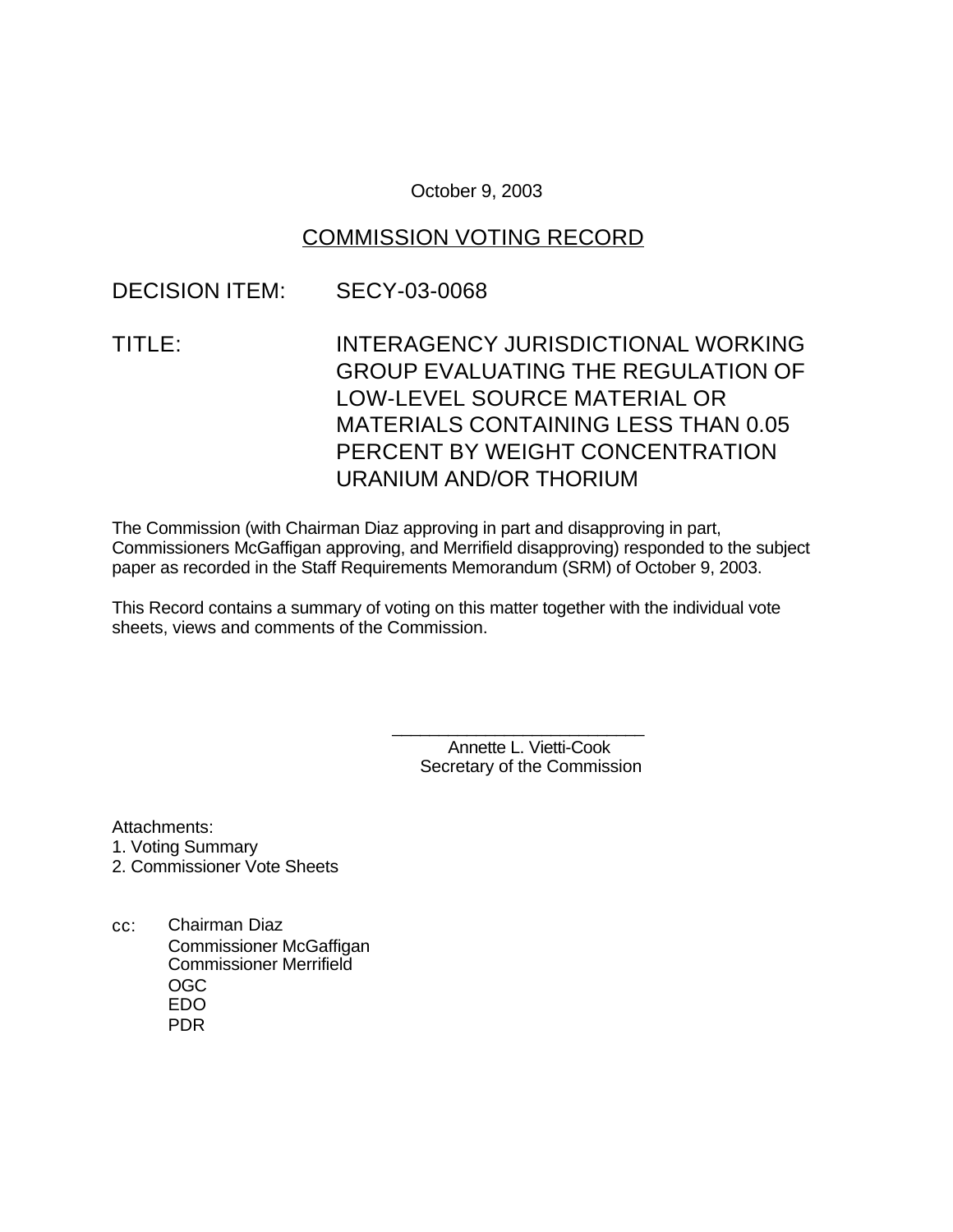# VOTING SUMMARY - SECY-03-0068

# RECORDED VOTES

|                         |              | <b>NOT</b><br>APRVD DISAPRVD ABSTAIN PARTICIP COMMENTS DATE |               |
|-------------------------|--------------|-------------------------------------------------------------|---------------|
| CHRM. DIAZ              | $X \times X$ |                                                             | $X = 10/7/03$ |
| COMR. McGAFFIGAN X      |              | X                                                           | 9/25/03       |
| <b>COMR. MERRIFIELD</b> |              | X.                                                          | 10/6/03       |

## COMMENT RESOLUTION

In their vote sheets, Chairman Diaz approved in part and disapproved in part, Commissioners McGaffigan approved, and Merrifield disapproved the staff's recommendation. All Commissioners provided some additional comments. Subsequently, the comments of the Commission were incorporated into the guidance to staff as reflected in the SRM issued on October 9, 2003.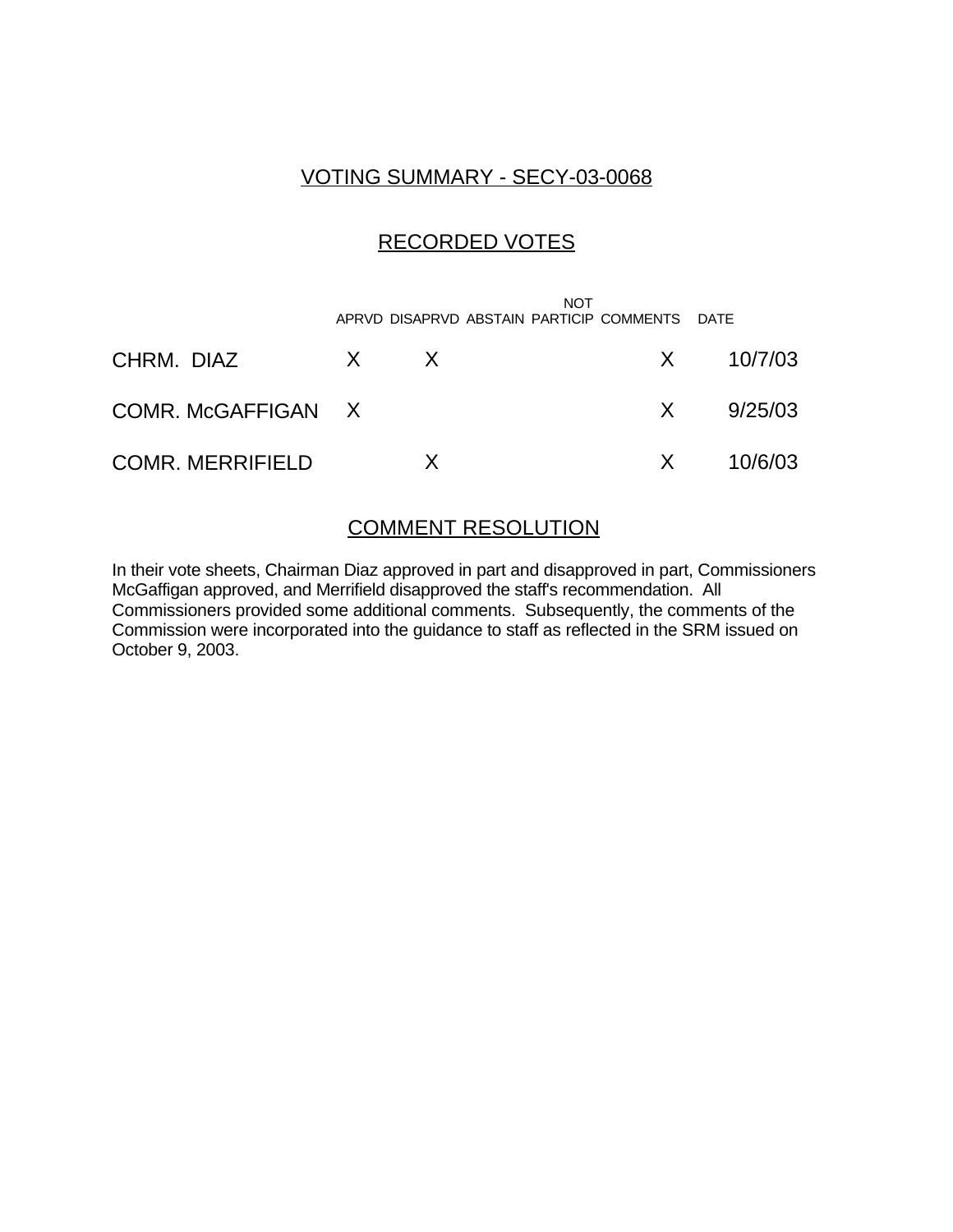## **Commissioner Comments on SECY-03-0068**

#### Chairman Diaz

I approve in part, and disapprove in part the staff's proposal in SECY-03-0068 to limit NRC authority to uranium and thorium that are extracted or purposely concentrated for the use of uranium or thorium.

I disapprove moving forward at this time with a full-scale effort to pursue a legislative change primarily because I believe that the staff should focus its attention on high priority rulemakings in the materials arena such as the development of a proposed rule for the disposition of solid material. In addition, I agree with the views of Commissioners McGaffigan and Merrifield that an attempt to amend the Atomic Energy Act of 1954 on a narrowly focused issue such as the staff proposes will be difficult and has a limited chance of success. This disapproval should not be considered an outright rejection of the staff's recommendation as I may support the staff's proposal under the right set of circumstances.

The chances of success in pursuing legislation could be improved if the proposal has strong support from stakeholders. Thus, I approve the staff moving forward with a measured effort to determine the level of support that such a legislative proposal is likely to achieve from the States and other Federal Agencies. In addition, the staff should, as Commissioner Merrifield suggests, also explore alternative approaches that have the potential to achieve the same outcome as the legislative effort. However, in any such effort, the staff must ensure that schedules for higher priority rulemakings are not affected.

#### Commissioner McGaffigan

I approve the staff's recommend approach (Option 1) to decrease NRC authority by limiting NRC authority to uranium and thorium that are extracted/purposely concentrated for the use of uranium or thorium. I also approve of the staff's plans to formally solicit comments on the recommended approach from other impacted Federal agencies and individual States.

Overall I think this is a good paper. This paper contains the first comprehensive look at all of the issues associated with the regulation of low-level source material. I believe that the legislative approach suggested by staff is the best solution for these complex issues. Although I think it will be difficult to get legislation passed, I believe it is a better approach than continuing to waste resources trying to find a solution by modifying the regulations, which up to this point has proved fruitless.

This paper also reiterated that point I have made in the past which is that NUREG-1717 is very conservative in some areas and can significantly overestimate the doses in certain scenarios. I again caution that the staff should be very carful when using the information in this NUREG and should verify any dose calculations in the NUREG prior to their use.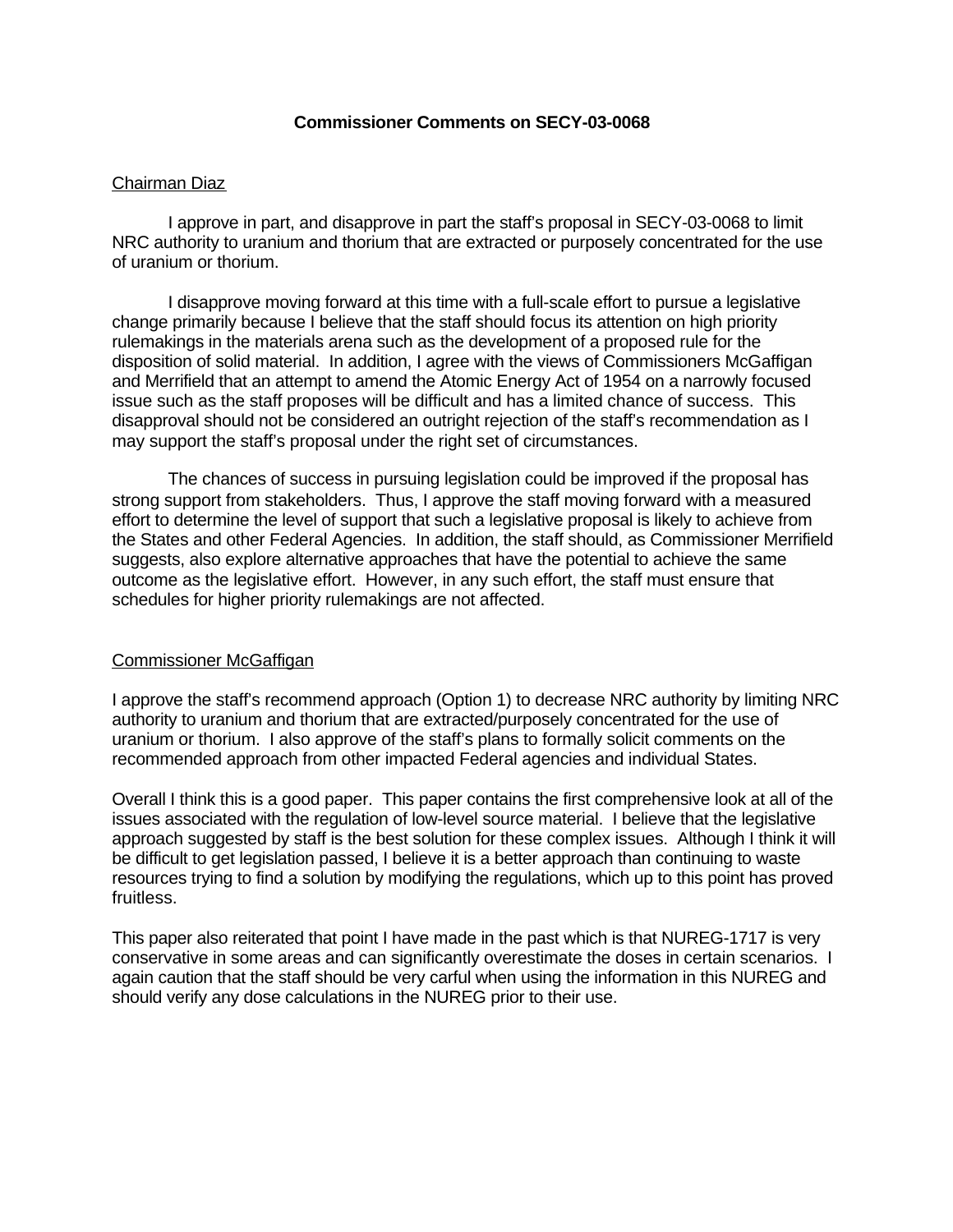## Commissioner Merrifield

For the reasons noted below, I reluctantly disapprove the staff's proposal in SECY-03-0068 to propose legislation to limit NRC authority to uranium and thorium that are extracted or purposely concentrated for the use of uranium or thorium. Essentially, staff is proposing legislation as the only viable alternative to the status quo. In my comments, I provide an alternative proposal. First however, I want to praise the staff and the members of the Interagency Jurisdictional Working Group for sorting through a very detailed and complex issue and providing a reasonable proposed solution. While I believe that the proposed solution would provide finality to the issue, we need to find a more practical solution that can be implemented within existing regulatory authorities.

The staff proposes to accomplish the change in NRC authority through legislative change to the Atomic Energy Act of 1954 (AEA) and requests Commission approval to formally solicit comments on the recommended approach from other impacted Federal agencies and individual States and to coordinate its activities with the State Department regarding impacts on International Agreements of Cooperation. Although I strongly support the effort to rationally and equitably address the risks from NORM, TENORM, and low-level source material, and materials containing less than 0.05 % uranium or thorium, I have two reservations about proceeding with the staff's proposed approach. First, I am concerned that proceeding with this effort at this time will detract from or delay the completion of high priority rulemakings in the materials arena such as the development of a proposed rule for the disposition of solid material, the completion of the proposed final rule for enhanced security requirements for portable gauges, and other potential rulemakings related to security of radioactive sources. Second, although I agree with Commissioner McGaffigan that legislation is the best approach to resolving this issue, there is nothing in our past attempts to address narrowly focused issues through legislation (e.g., overlapping authority in decommissioning) to suggest that our attempt to amend the AEA will be successful. Consequently, we could see scarce resources applied to a predictably failed effort. Thus, I disapprove moving forward solely with a legislative proposal at this time.

The staff may continue to discuss the legislative alternative in future discussions but should also, on a limited basis, further explore other possible approaches to achieving the goal of rationally treating these materials. This can be done by either returning the topic to the Jurisdictional Working Group or by soliciting comments on viable alternatives from other impacted Federal agencies and individual States. The resources spent on this activity should not exceed the 1.5 FTE recommended for contacting the other agencies in SECY-03-0068.

In exploring the other possible approaches, staff should consider innovative solutions that will still provide adequate protection for the public health and safety. I am not restricting the staff on other alternatives to consider. One potential alternative for staff consideration is as follows. NRC could maintain primary regulatory authority if the material is processed primarily for its uranium or thorium content. But if the material is not being processed primarily for its uranium or thorium content, could the NRC rely on the regulatory authority of another Agency (State or Federal ) to provide adequate protection of the public health and safety? This alternative solution would potentially apply regardless of the concentration of the source material, as long as the material was not being processed primarily for the source material. I recognize that the other Agency may not have direct regulatory authority over the AEA material. But if the ore or material contains other constituents over which the other Agency had regulatory authority and the Commission is willing to accept that regulatory control as being adequate from a public health and safety standpoint, then the Commission could, potentially by a policy statement and formal